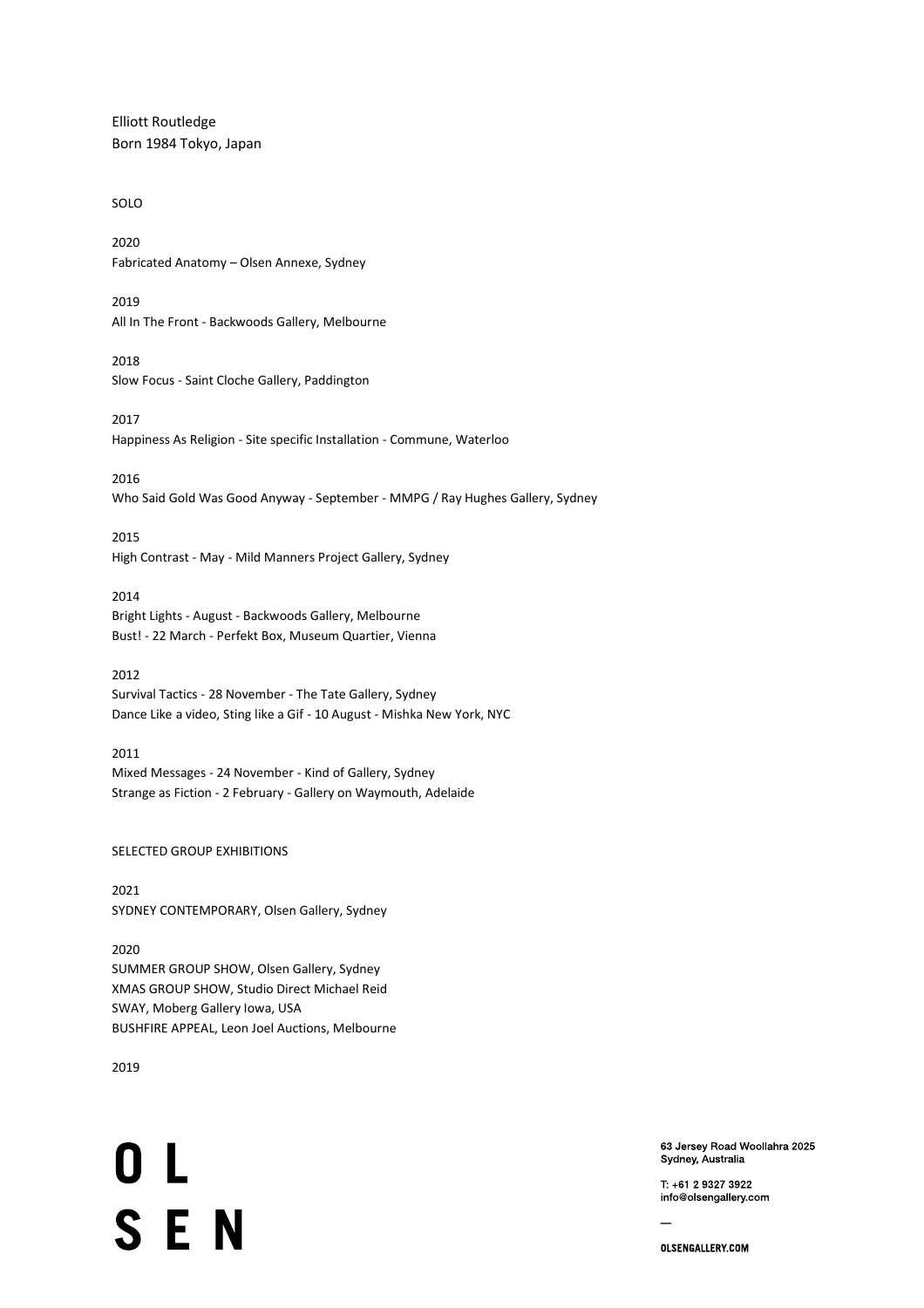CONVO, Stolenspace Gallery, London ILLUSIONS, Backwoods Gallery, Melbourne CONTROL & DISORDER, Galerie42b, Paris

2017 HYPER, 222Rosslyn, Melbourne UNTOLD, Nylex Building, Melbourne

2014 THE DESIGN FILES OPEN HOUSE Collingwood, Melbourne PAPER JAM Vertical Gallery, Chicago

2013 NEON GOLDEN Above Second, Hong Kong PROJECT 5 Darling Quarter, for Art & About KINGBROWN GROUP EXHIBITION Schoolhouse Gallery, New York

2011 PRECIOUS DAMAGE RB Studios, London OUTPOST FESTIVAL Cockatoo Island, Sydney LIFE CHARITY PRINT PRODUCTION East Gallery, London A TYPE OF SHOW Kind of Gallery, Sydney

2010

LYRICS AND TYPE East Gallery, London SCRATCHING THE SURFACE Museum of Contemporary Art, Sydney MIXED BUSINESS Ambush Gallery, Sydney

2009 TIME BOMB Museum of Contemporary Art, Sydney FREE RADICALS Greenwood Gallery, Melbourne ALPHABETICAL Monster Children Gallery, Sydney MAYS LANE RETROSPECTIVE Carriageworks, Sydney

2008 TRAILBLAZERS Boutwell Draper Gallery, Sydney

RESDENCIES

2014 Museums Quartier, Vienna

PUBLIC ART

2020 UNTITLED, Alzheimer's Queensland

0 L **SEN** 

63 Jersey Road Woollahra 2025 Sydney, Australia

T: +61 2 9327 3922 info@olsengallery.com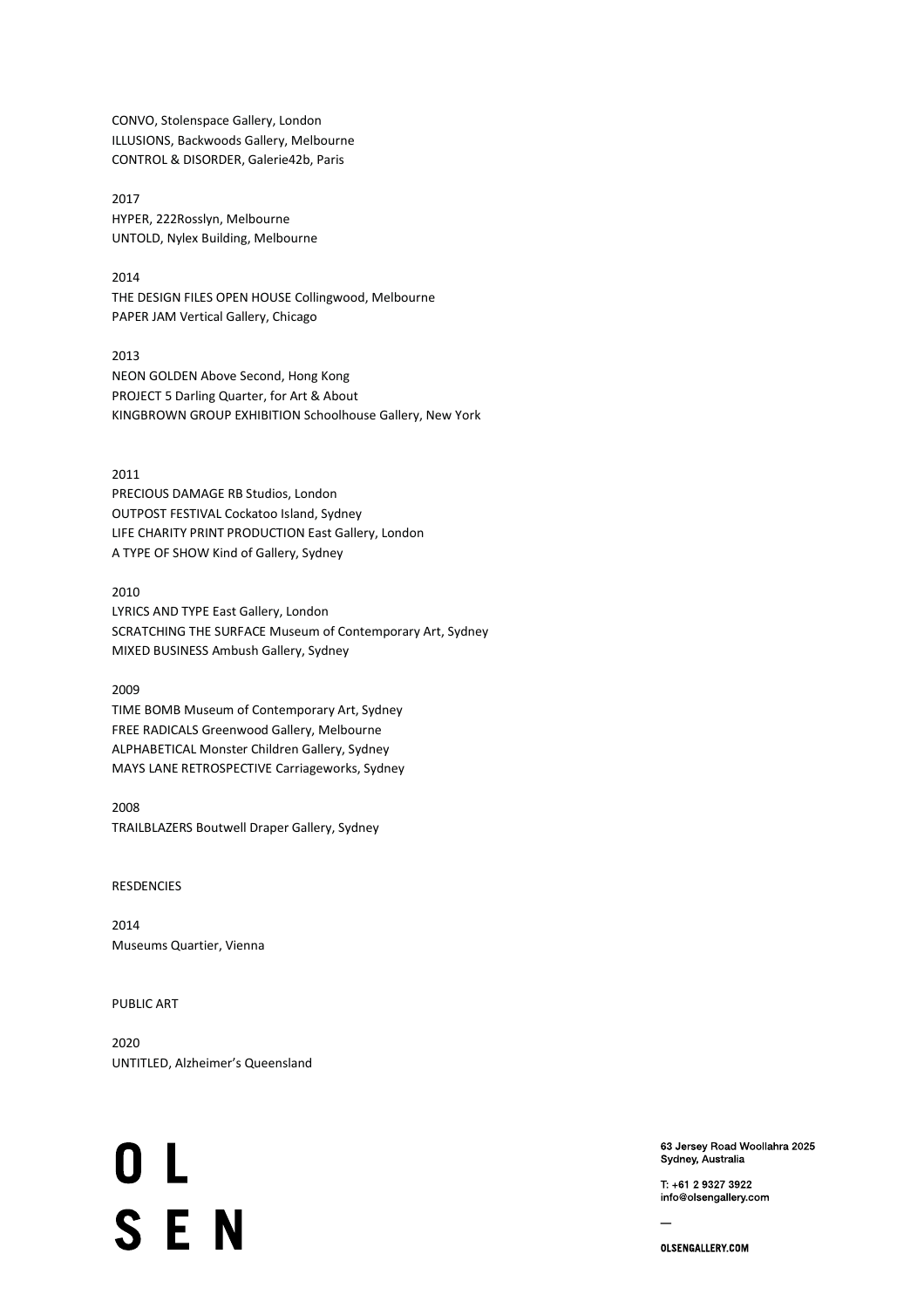FUN WALL, RVCA Dubai, Dubai Mall UAE Interior, Walker Corporation, Parramatta Square

## 2019

EBB AND FLOW 100m wide Exterior mural - Brisbane City Council HAPPY FACE - Walk the Walls Festival, Cronulla East Hills basketball courts, East Hills NSW

#### 2018

ALL OVER Valencia, Spain WELCOME Westfield Coomera facade UNTITLED Ebenezer Place, Adelaide HAPPINESS GENERATOR Sodo Track, Seattle USA UNDER IT ALL Commissioned by Cayden Property, Melbourne UNTITLED interior Scentre Group, Sydney FUNFUN Parkhouse, Mona Vale NSW UNTITLED RVCA, Bali Indonesia

#### 2017

MIXED BUSINESS building facade, Phnom Penh, Cambodia UNTITLED, HOTA centre for the Arts, Gold Coast Untitled Exterior mural V ictorian College of the Arts, Melbourne 'Fun Stickers' skatepark mural, Vans Skate Series, Manly NSW

### 2016

NEVER TOO LATE - Commissioned by Inner W est Council, Sydney Exterior Mural collaboration with Georgia Hill - Commissioned b y UTS I ALWAYS KNEW YOU WOULD COME BACK The City of Christchurch, New Zealand 'AIR' - Commissioned by Nike (US), Surry Hills NSW UNTITLED Bunbury City, WA

2015

JUST ANOTHER EXTRAORDINARY DAY Wetherill Park Library NEW YEARS DAY Catalina, Rose Bay

2014 ESCARPMENT Wollongong Central HERE/NOW Pitt Street, Sydney MODERN BUST Liverpool Library, Liverpool

# **OTHER**

Mercedes AMG S63 Cabriolet Painted car, AMG Sydney 2017

Sunday Style with Miranda Kerr Cover design, 2013

0 L **SEN** 

63 Jersey Road Woollahra 2025 Sydney, Australia

T: +61 2 9327 3922 info@olsengallery.com